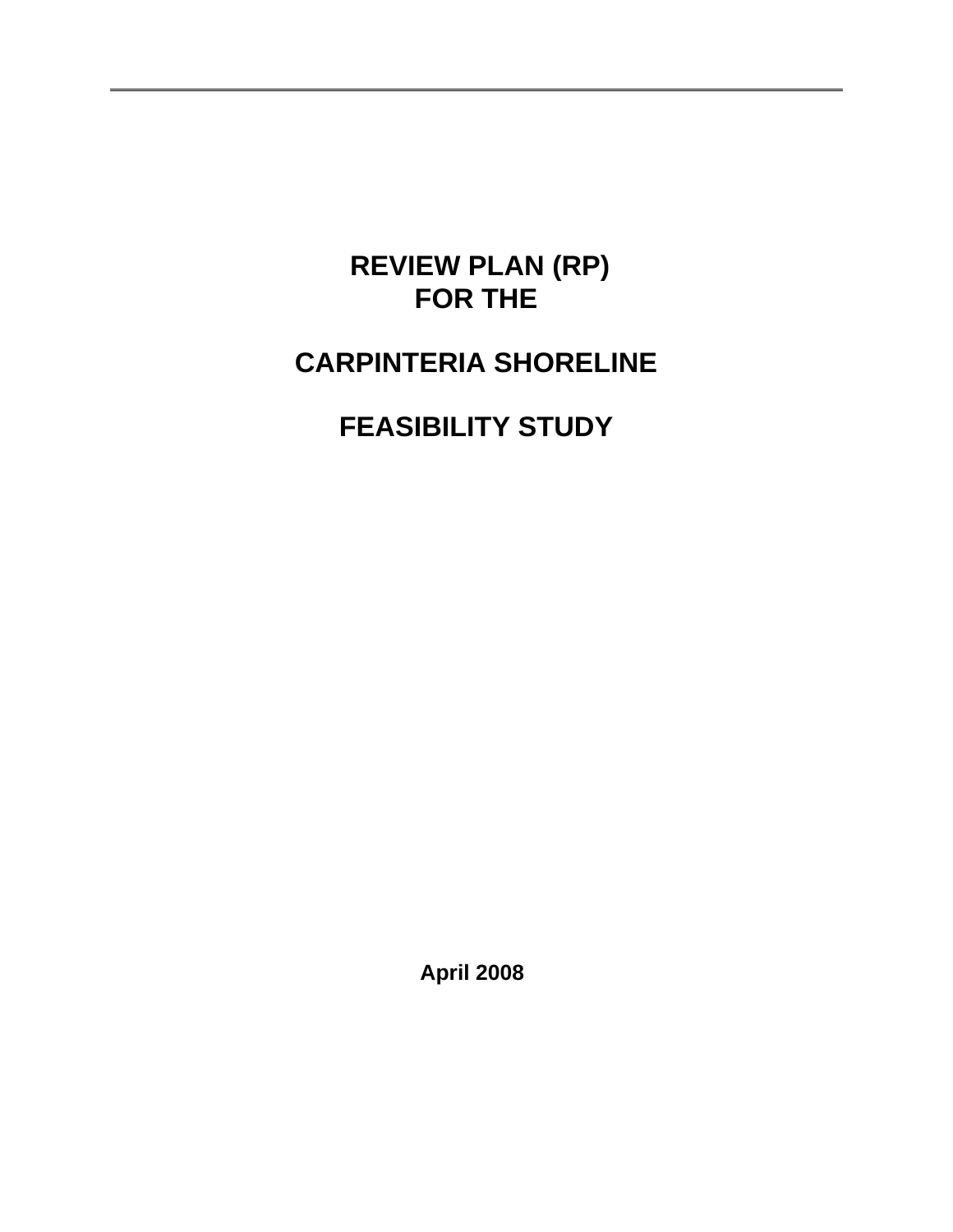## **1.** *Introduction*

The purpose of this Peer Review Plan (PRP) is to assign the appropriate level and review independence, establish the procedures, and assign responsibilities for conducting the Independent Technical Reviews (ITR's) and External Peer Review of all applicable decision documents to ensure the quality and credibility of all decision documents developed during the investigation. The PRP is a stand alone document that is part of the greater Project Management Plan (PMP) for the project. This plan is compliant with EC 1105-2-408 *Peer Review of Decision Documents*, 31 May 2005. This PRP is located on the U.S. Army Corps of Engineers Planning Community of Practice Peer Review web page: http://www.usace.army.mil/cw/cecw-cp/peer/peer\_rev.html

## **Project Description**

The City of Carpinteria, which was incorporated in 1965, is located on the Santa Barbara County Coast some 80 miles upcoast of Los Angeles, 15 miles upcoast of Ventura, and 12 miles downcoast of Santa Barbara. Carpinteria covers some 3 square-miles, with a 1,735 miles shoreline situated along the Santa Barbara Channel. With a population of about 15,949, the City is the centerpiece of the 13 square-miles Carpinteria Valley. Population growth rates have slowed in Santa Barbara County since 1990. The population growth in the City of Carpinteria averaged 1.1% per year from 1994 to 1999, when it was estimated to be 14,950. The Valley, with a population of more than 19,000, features a mild climate, scenic environment and proximity to major urban centers.

Carpinteria is home to a popular surfing area, Rincon Point, and two well-used swimming beaches – Carpinteria City Beach and Carpinteria State Beach. The 1,500 feet long City Beach is narrow, covering an area of approximately 52,625 square-yards. City officials have estimated the total annual beach visitation at more than 550,000 – some 250,000 during the summer season and more than 300,000 during the remainder of the year.

The coastal setting and favorable climate of the beaches along the Santa Barbara Channel have influenced the development of the shoreline areas of Santa Barbara and Ventura Counties. Since the early 1930s, population has steadily increased in the Santa Barbara-- Ventura/Oxnard metroplex to the point today where the area has become considerably urbanized.

Storm induced waves have become a serious threat over the past several years to coastal infrastructure. Benefits for the study are predicated on avoided costs to protect the coastal property through beach nourishment.

#### **2.** *Quality Control and Independent Technical Review of Decision Documents*

All Corps feasibility-level decision documents requiring authorization by the U.S. Congress will be subject to Quality Control. Quality Control is accomplished through a Quality Control Plan that incorporates Independent Technical Review (ITR), as set forth in the South Pacific Division Quality Management Plan (CESPD) R 1110-1-8, 30 December 2002, and Appendix C of CESPD R 1110-1-8, Quality Management of Planning Products, revised 20 September 2004. The ITR shall consist of Single Discipline Seamless Review (Peer Review) and Multi-discipline Product Review. See CESPD R1110-1-18 for a full description of the requirements for these reviews.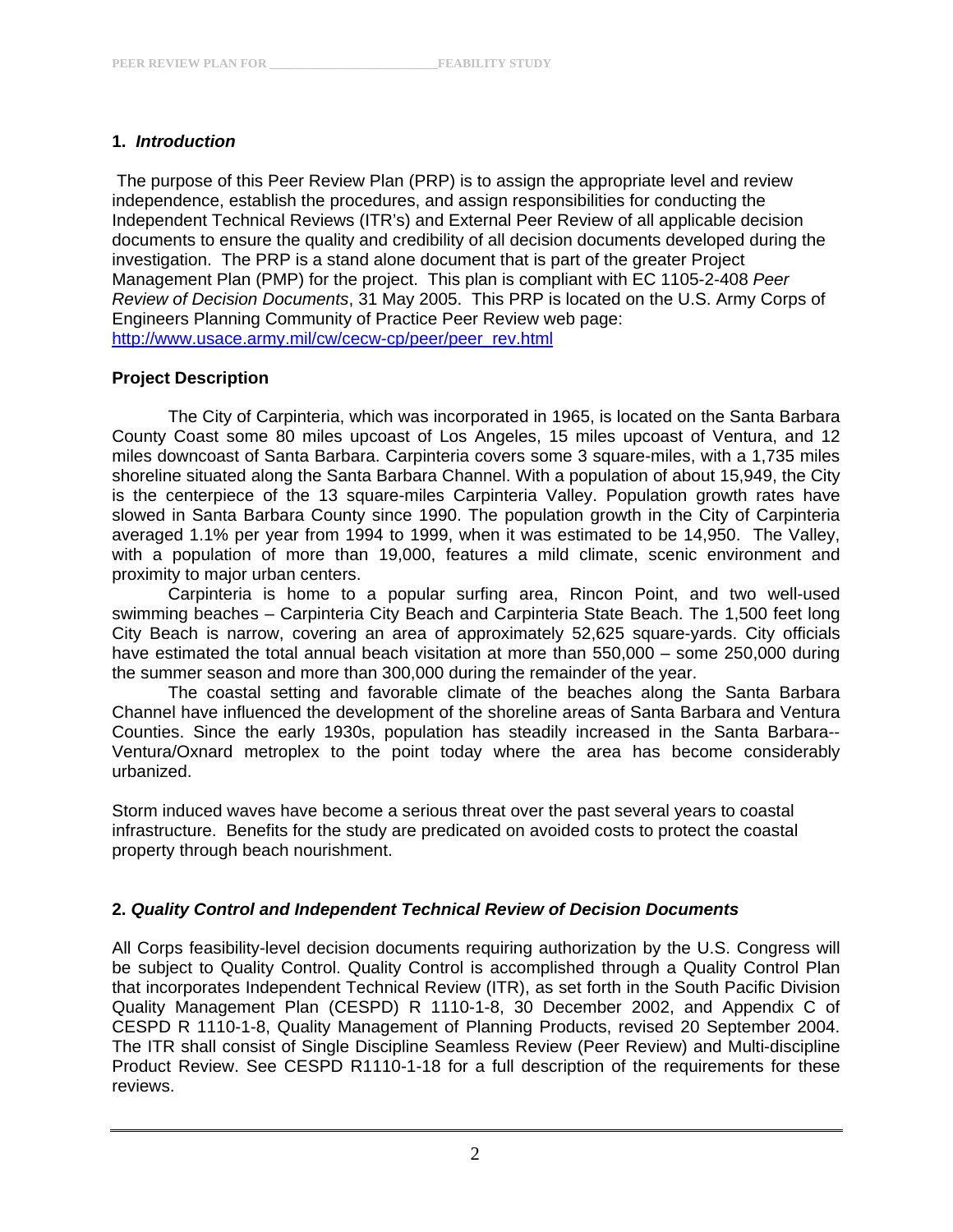Quality Control objectives include confirming that feasibility phase products and analyses:

- Meet customer (Federal and non-Federal sponsor) requirements;
- Comply with applicable laws, regulations, policies, and sound technical practices of the disciplines involved;
- Are of adequate scope and level of detail;
- Are consistent, logical, accurate, and comprehensive;
- Are based on convincing and consistent assumptions, especially those related to the probable/most likely with and without-project future conditions;
- Adequately describe the problems and opportunities, planning objectives and constraints, existing conditions, future without-project conditions, and future withproject conditions to support recommendations;
- Tell a coherent planning story; and
- Address outstanding action items from milestone conferences, issue resolution conferences, and other reviews.

## **3.** *Single Discipline Seamless Review (Peer Review)*

Single Discipline Seamless Review (Peer Review) shall be accomplished prior to the release of study sub-products to other members of the Product Delivery Team (PDT) or their integration into the overall study. PDT members shall consult with their ITR team counterparts at appropriate points throughout the project delivery effort to discuss major assumptions and functional decisions, analytical approaches, and major calculations to preclude significant comments from occurring during multi-discipline product review. The PDT members should initiate these counterpart discussions. This type of review does not require a formal commentresponse-back-check process, as is required during the multi-discipline product review.

However, the conclusions/agreements reached will be documented, with copies retained by each participant and distributed to the leaders of the ITR team and the project delivery team. This documentation will become part of the project technical review file. Products subject to Seamless Review include (but are not limited to) the following:

- Topographic Mapping Products
- Preliminary Mapping
- Preliminary Designs
- Geotechnical Boring Analyses
- Economic Analyses
- Habitat Evaluation Procedures (HEP) Analysis results
- Environmental Setting Reports
- Hazardous, Toxic and Radiological Waste (HTRW) Assessment
- Historic Properties Survey Report
- Preliminary Cost Estimates

The (PDT) for the Carpinteria Shoreline Study is presented in Table 1. The Project Manager is the primary point of contact at Los Angeles District for more information about this project and the PRP.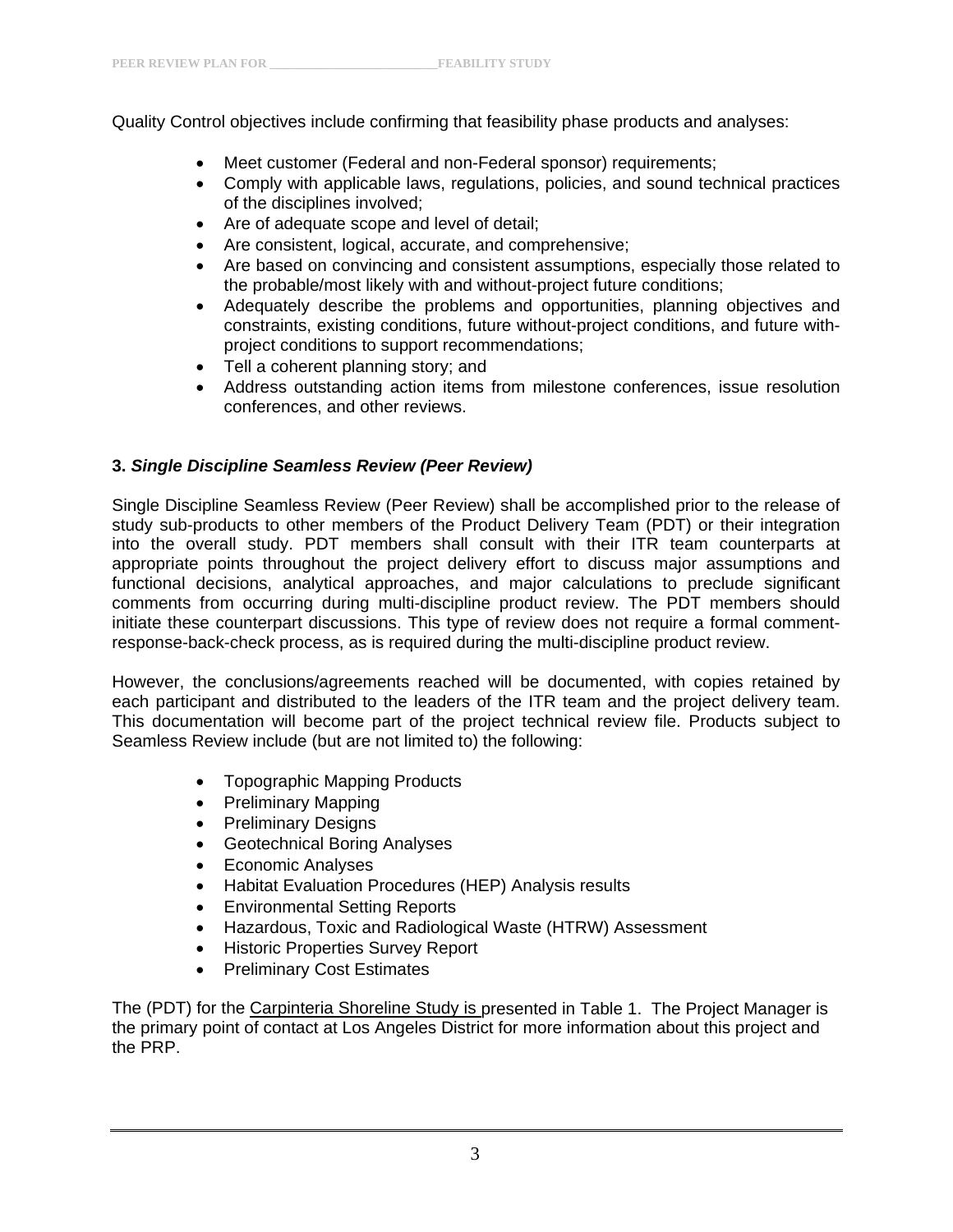# **Table 1: Project Delivery Team**

| <b>Discipline</b>                | Office/Agency *    |
|----------------------------------|--------------------|
| Project Manager                  | CESPL-PM-C         |
| <b>Budget / Programs Analyst</b> | CESPL-PM           |
| <b>Plan Formulation</b>          | CESPL-PD-WS        |
| <b>Report Formatting/Editing</b> | <b>CESPL-PD-WS</b> |
| <b>Environmental Coordinator</b> | CESPL-PD-R         |
| Fish & Wildlife                  | CESPL-PD-RL        |
| Cultural Resources               | CESPL-PD-RL        |
| <b>Biological Analysis</b>       | <b>CESPL-PD-RL</b> |
| <b>Coastal Engineering</b>       | CESPL-ED-DC        |
| Survey/ CADD                     | CESPL-ED-          |
| Mapping/GIS                      | CESPL-ED-          |
| Geotechnical                     | CESPL-ED-GG        |
| Soils                            | CESPL-ED-GD        |
| Economic Evaluation              | <b>CESPL-PD</b>    |
| <b>Cost Engineering</b>          | <b>CESPL-ED-DS</b> |
| <b>Real Estate</b>               | CESPL-RE           |
| <b>Public Affairs Office</b>     | CESPL-PA           |
| <b>Office of Counsel</b>         | <b>CESPL-OC</b>    |
| Sponsor PM                       |                    |

*\*The acronym CESPL refers to Corps of Engineers Los Angeles District. Letters following CESPL refer to specific Corps of Engineers offices within the District.* 

#### **4***. Multi-discipline Product Review*

Multi-discipline product review shall be accomplished prior to the mandatory South Pacific Division milestone conferences, the Feasibility Scoping Meeting (F3) and Alternatives Review Conference (F4); U.S. Army Corps of Engineers Headquarters (HQUSACE) Issue Resolution Conferences IRC's), the Alternative Formulation Briefing (F4A) and the Feasibility Review Conference (F7); any other IRC's held during the feasibility phase; and release of the draft and final documents. These products shall be essentially completed before review is undertaken and the branch and section chiefs shall be responsible for accuracy of the computations through design checks, supervisory review and other internal procedures, prior to ITR. Products subject to multi-discipline review include (but are not limited to) the following:

- F3 Milestone Documentation
	- $\triangleright$  Main F3 Report
	- ¾ Without Project Condition Hydrology and Hydraulics Report
	- ¾ Without Project Condition Geotechnical Report
	- ¾ Without Project Condition Economics Report
	- ¾ Without Project Environmental / Biological Report
- F4 (Alternatives Review) Milestone Documentation
	- ¾ Main F4 Report
	- ¾ Preliminary Draft Environmental Impact Statement/ Environmental Impact Report (EIS/EIR) *Note: EIR required for California only*.
	- ¾ Preliminary Draft Engineering Appendix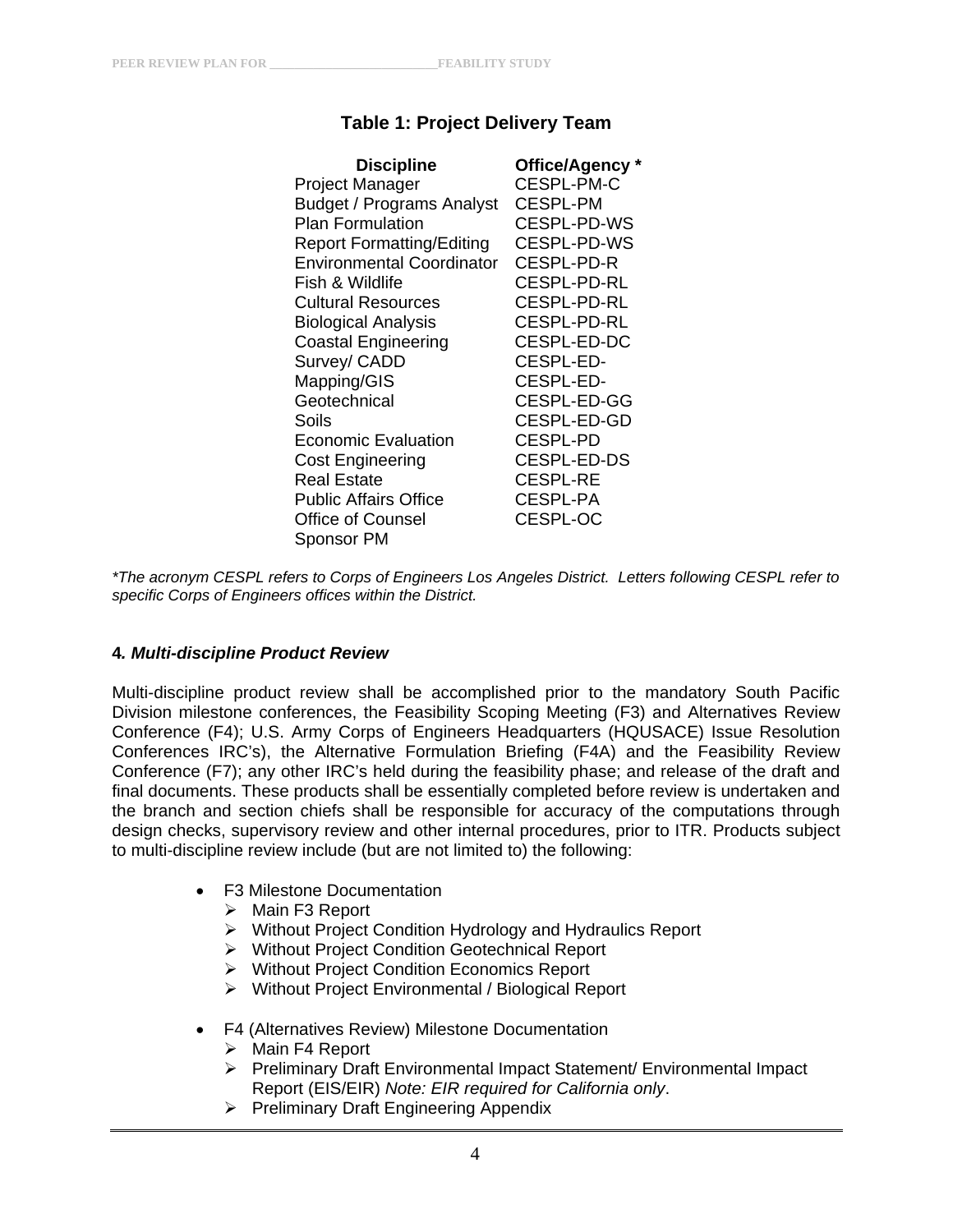- ¾ Preliminary Draft Economics Appendix
- ¾ Preliminary Draft Real Estate Plan
- AFB (Alternative Formulation Briefing) Milestone Documentation
	- $\triangleright$  Main AFB Report
	- ¾ Preliminary Draft EIS/EIR
	- ¾ Preliminary Draft Engineering Appendix
	- ¾ Preliminary Draft Economics Appendix
	- ¾ Preliminary Draft Real Estate Plan
- Draft Feasibility Report and EIS/EIR
	- $\triangleright$  Draft Feasibility Report
	- ¾ Draft EIS/EIR
	- $\triangleright$  Draft Engineering Appendix
	- $\triangleright$  Draft Economics Appendix
	- ¾ Draft Real Estate Plan
	- ¾ Draft Micro-Computer Aided Cost Estimating System (MCACES)
- Feasibility Review Conference (FRC or F7) Milestone Documentation
	- $\triangleright$  Required documentation depends on the policy review comments to be resolved.
- Final Feasibility Report and EIS/EIR
	- $\triangleright$  Final Feasibility Report
	- $\triangleright$  Final EIS/EIR
	- $\triangleright$  Final Engineering Appendix
	- $\triangleright$  Final Economics Appendix
	- $\triangleright$  Final Real Estate Plan
	- $\triangleright$  Final MCACES

# **5.** *Products Developed Under Contract*

The contractor shall be responsible for quality control through ITR for products developed under contract. ITR of consultant deliverables does not need to be performed by the Corps ITR team. Each contract scope of work shall include specific provisions requiring independent review of contractor work products, including submittal of a quality control plan and full documentation of issue identification and resolution, along with certifications as set forth in Appendix C of CESPD R 1110-1-8. Quality assurance of the contractor's quality control process shall be the responsibility of the ITR team.

# **6.** *Documentation and Certification*

Conclusions and agreements reached during the ITR process shall be documented per the requirements set forth in CESPD R 1110-1-8. Documentation shall be prepared for all ITR efforts (seamless reviews, multi-discipline product reviews, and contractor reviews). The documentation shall become part of the project technical review file. The use of the comment tracking system, DrChecks, is mandatory for decision documents requiring Congressional authorization.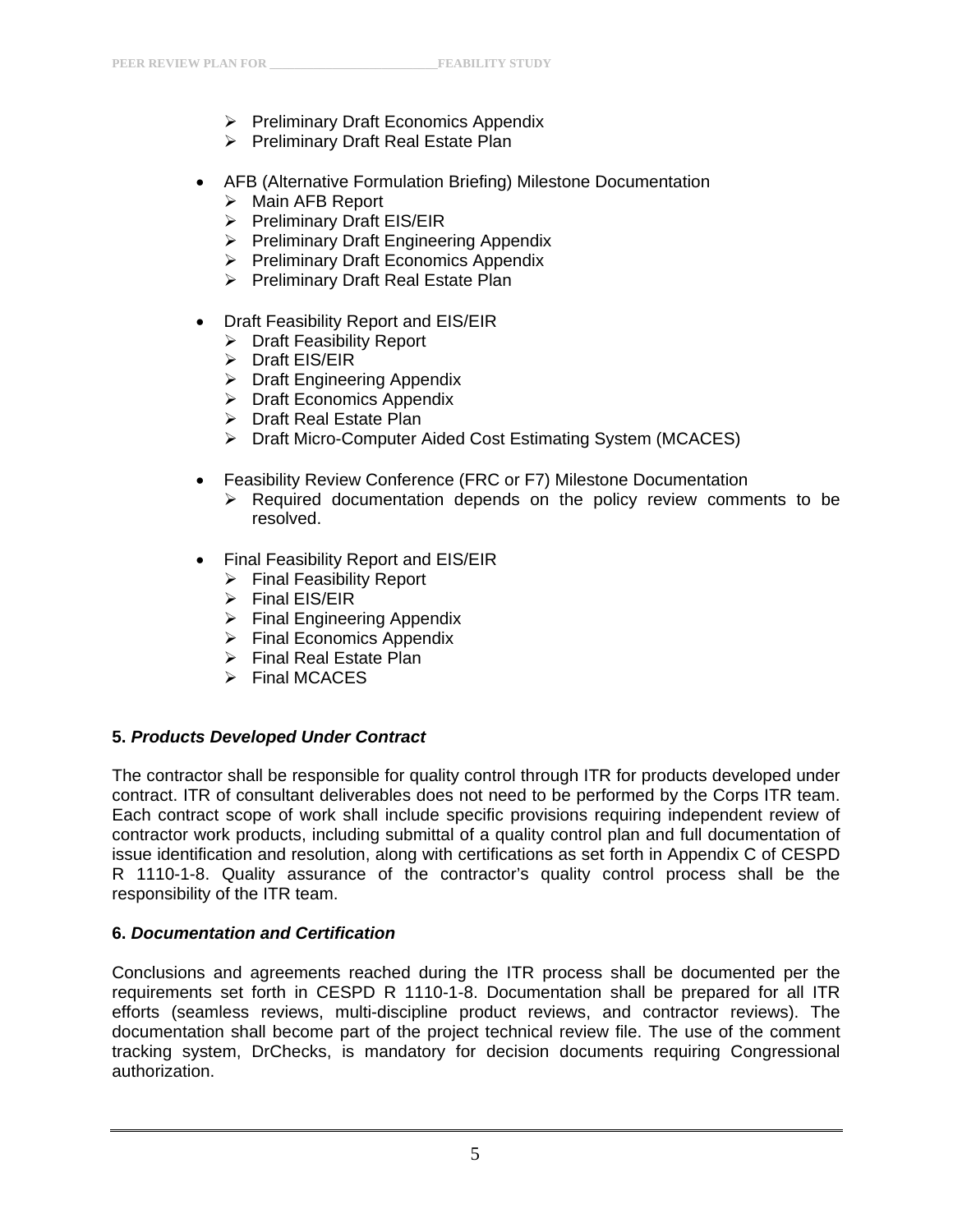ITR documentation for pre-conference materials for the IRC's (AFB, FRC, etc.) and the draft and final feasibility reports shall be accompanied by a certification indicating that the ITR process has been completed and that all issues have been resolved. Both the District Commander and the Chief of Planning Branch shall sign the certification for the final feasibility report, following the example included in Appendix I of CESPD R 1110-1-8. The planning function chief shall certify other submittals and the certification may be included within the transmittal letter for the product and review documentation. Documentation and certification of legal review will accompany reports submitted to Corps Headquarters for policy compliance review.

All contractor products shall be accompanied by a certification indicating that an ITR process has been completed and that all issues have been resolved. The certification format shall follow the example included in Appendix I of CESPD R 1110-1-8.

The Chief of the Hydrology and Hydraulics Branch shall certify the without-project hydrology prior to the F3 milestone. This certification shall be included in the review documentation.

The cover memorandum to the MCACES cost estimate that is submitted with a final feasibility report shall include a certification statement by the Chief of Engineering Branch that the estimate has been prepared in accordance with current guidance, that the estimate has undergone an ITR and that all issues that may have been identified in the independent technical review have been resolved.

#### **7.** *Review Schedule*

ITR's will be conducted for all major feasibility phase documents and major engineering and scientific documents products. The vertical team (i.e., South Pacific Division and HQUSACE) will be involved in the ITR. A review schedule is located in P2, under project number 104592 and will be updated as the study progresses.

#### **8.** *Public Review Opportunities*

The public will be invited to comment directly to the PDT through public scoping meetings and public review periods programmed into the feasibility schedule. Documents for review will be made available on the Los Angeles District public web page *http://www.spl.usace.army.mil/*.

#### **9.** *Availability of Public Comments to ITR Team*

Significant and relevant public comments from the NEPA workshops and public scoping meeting(s) will be made available to the ITR team to ensure that public comments have been considered in the development of the draft and final FR/EIS. However, the draft FR/EIS will be independently reviewed prior to the conclusion of the public comment period, and, therefore, these comments will not be available to the ITR members. In the event that the final FR/EIS is significantly revised from the draft, another ITR will be scheduled and public comments on the draft will be available to the reviewers.

#### **10.** *Anticipated Number of Reviewers*

The current ITR plan may include at least eight (8) independent technical reviewers. This number is based on the disciplines required to develop the feasibility products and the draft and final FR/EIS.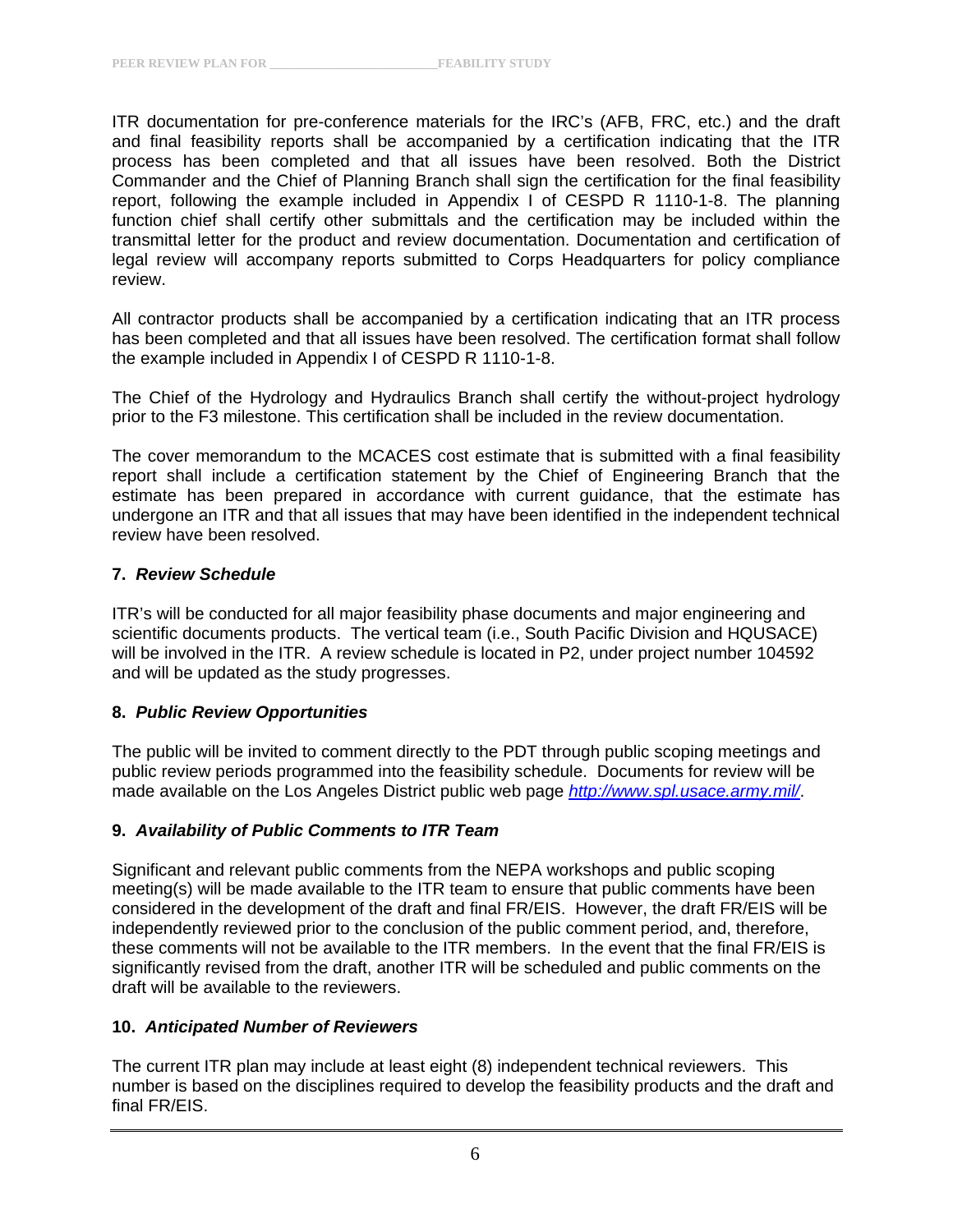The disciplines and expertise required for the ITR team are presented in Table 2.

### **TABLE 2: PROPOSED INDEPENDENT TECHNICAL REVIEW TEAM**

| <b>Discipline</b>          | <b>Office/Agency</b> |
|----------------------------|----------------------|
| <b>ITR Team Leader</b>     | TBA                  |
| <b>Plan Formulation</b>    | <b>CENAD</b>         |
| Environmental              | <b>CESPN-ET-PA</b>   |
| Geotechnical               | TBA                  |
| Economics                  | TBA                  |
| <b>Coastal Engineering</b> | CESPN-ET-EW          |
| <b>Cost Engineering</b>    | <b>CENWW</b>         |
| <b>Real Estate</b>         | <b>CESPN-PM-B</b>    |
| Non-Federal Sponsor        | City of Carpinteria  |

This information will be updated as needed as the report nears completion.

The ITR Team will be selected on the basis of having the proper knowledge, skills, and experience necessary to perform the task and their lack of affiliation with the development of the feasibility report, EIS, and associated appendixes. Other ITR members from disciplines such as Economics, Environmental, Cost Engineering, Flood Risk Management, and Plan Formulation will be coordinated through the Planning Center of Expertise (PCX) and funding their participation may include travel to the Los Angeles District for review conferences. All ITR's will be completed through DrChecks, to the satisfaction of the PCX, where comments and comment resolution are captured.

Technical review will use appropriate analytical methods for each technical area. Technical review will rely on periodic technical review team meetings to discuss critical plan formulation or other project decisions, and on the review of the written feasibility report documentation and files. Independent technical review will ensure that:

- The F3 report and EIS are consistent with current criteria, procedures and policy,
- Clearly justified and valid assumptions that are in accordance with established guidance and policy have been utilized, with any deviations clearly identified and properly approved,
- Concepts, features, analytical methods, analyses, and details are appropriate, fully coordinated, and correct,
- Problems/issues are properly defined and scoped, and
- Conclusions and recommendations are reasonable and justified.

# **11.** *Primary Disciplines and Expertise Needed for the ITR*

ITR Team Leaders will be assigned in coordination with the applicable lead PCX identified in Table 3 below.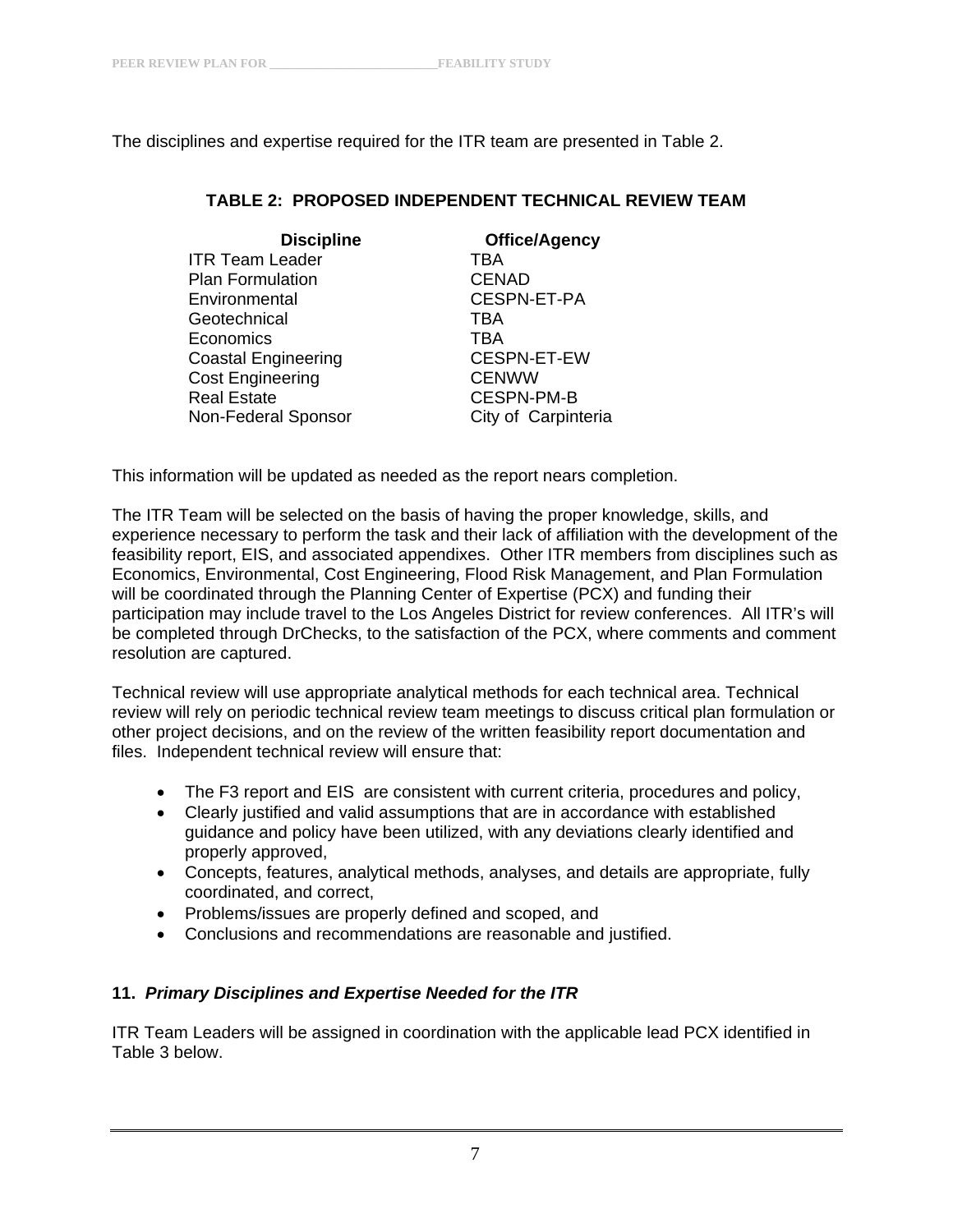| <b>National Center</b>                             | <b>Director</b>                                                                       | <b>Technical Point of Contact</b>                                                                  |
|----------------------------------------------------|---------------------------------------------------------------------------------------|----------------------------------------------------------------------------------------------------|
| <b>Inland Navigation</b>                           | Great Lakes and Ohio River Huntington District<br><b>Division</b><br>Cincinnati, Ohio | Huntington, West Virginia<br>and Great Lakes and Ohio<br><b>River Division</b><br>Cincinnati, Ohio |
| <b>Deep Draft Navigation</b>                       | South Atlantic Division<br>Atlanta, Georgia                                           | <b>Mobile District</b><br>Mobile, Alabama                                                          |
| <b>Flood Damage Reduction</b>                      | South Pacific Division<br>San Francisco, California                                   | South Pacific Division<br>San Francisco, California                                                |
| <b>Coastal Storm Damage</b><br><b>Reduction</b>    | North Atlantic Division<br>New York, New York                                         | <b>North Atlantic Division</b><br>New York, New York                                               |
| <b>Ecosystem Restoration</b>                       | Mississippi Valley Division<br>Vicksburg, Mississippi                                 | Mississippi Valley Division<br>Vicksburg, Mississippi                                              |
| <b>Water Management and</b><br><b>Reallocation</b> | Southwestern Division<br>Dallas, Texas                                                | Southwestern Division<br>Dallas, Texas                                                             |

### **TABLE 3 PLANNING CENTERS OF EXPERTISE**

The Walla Walla District (CENWW-EC-X) has been designated as the Center of Expertise for Civil Works Cost Engineering. The ITR Team will coordinate cost review with the Walla Walla District.

#### **12.** *External Peer Review*

All U.S. Army Corps of Engineers feasibility-level decision documents requiring authorization by the U.S. Congress must consider External Peer Review (EPR) in conjunction with the Corps' existing review process in order to comply with the Final Information Quality Bulletin for Peer Review issued by the Office of Management and Budget (OMB). EPR will be conducted in special cases where the risk and magnitude of a proposed project are such that an external critical examination is warranted. The decision to conduct an EPR will be a collaborative process involving the District, Major Subordinate Command, PCX, and HQUSACE.

EPR should be conducted by appropriate subject matter experts who are external to the Corps and not integrally involved in the production of the technical product under review. Draft Peer Review Plans are being developed and coordinated with the appropriate Corps PCX which may be found at http://www.usace.army.mil/cw/cecw-cp/pcx/plan\_cx.html, and posted for public comment.

Guidelines for EPR are set forth in the South Pacific Division Memorandum for Peer Review Process of Decision Documents (CESPD-PD-C), 15 May 2007; Engineering Circular (EC) 1105- 2-408, *Peer Review of Decision Documents*, 31 May 2005; and the Corps of Engineers Directorate of Civil Works Planning and Policy (CECW-P) Memorandum for Peer Review Process, 30 March 2007.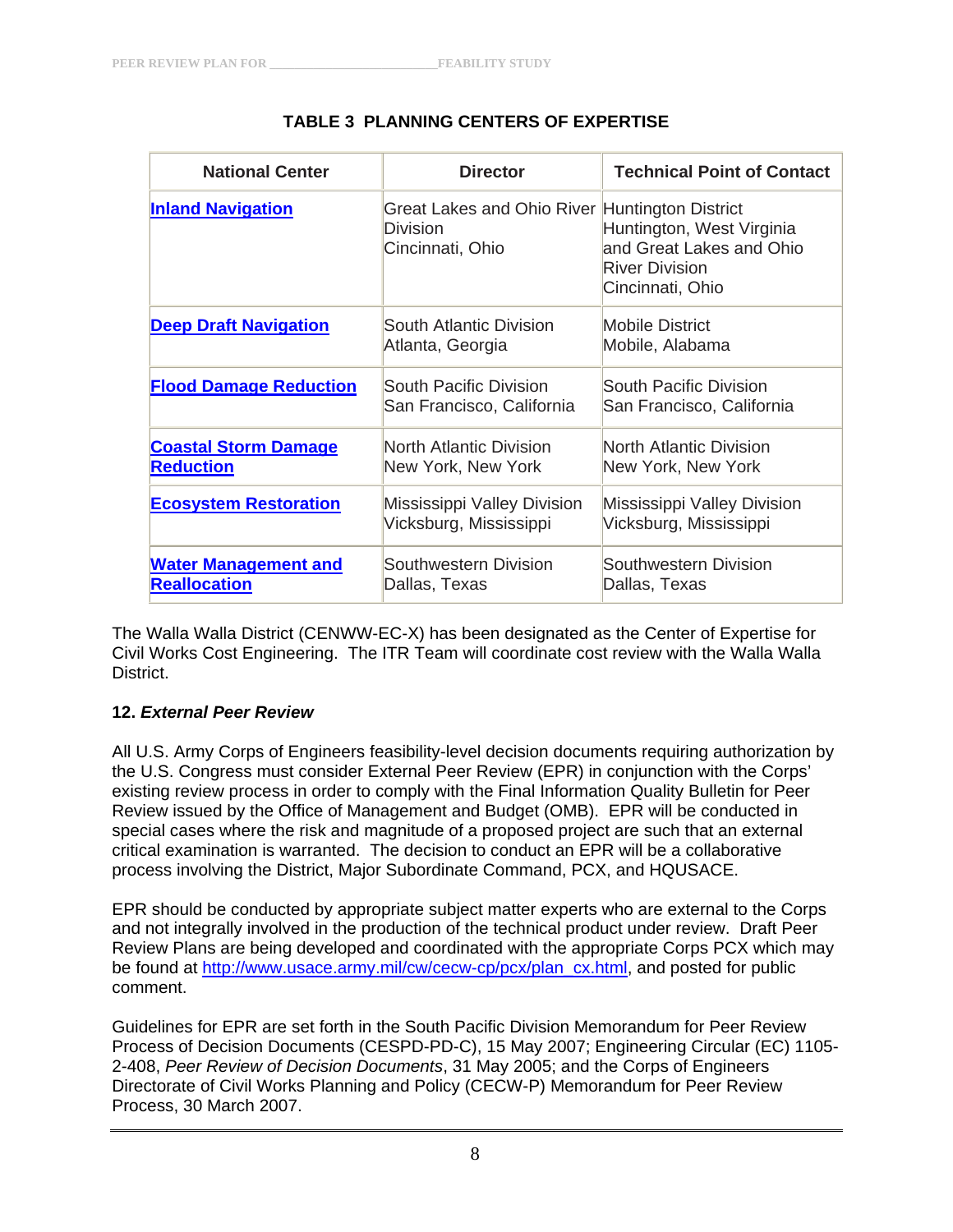EC 1105-2-408 provides the process for deciding whether or not to employ EPR. The following is an excerpt of EC 1105-2-408, section 9.a: *Decision documents covered by this Circular will undergo EPR if there is a vertical team consensus (involving district, major subordinate command and Headquarters members) that the covered subject matter (including data, use of models, assumptions, and other scientific and engineering information) is novel, is controversial, is precedent setting, has significant interagency interest, or has significant economic, environmental and social effects to the nation*. Decision documents covered by this Circular that do not meet the standard shall undergo ITR as described in previous paragraphs.

#### **13.** *External Peer Reviewers*

The relevant PCX and the associated vertical team shall make the final determination for the discipline type and number needed of reviewers as well as which if any External Peer Reviewers are needed. For this feasibility study, this decision is the responsibility of the Coastal Storm Damage Reduction -PCX and the Los Angeles District.

#### **14.** *Public Selection of Peer Reviewers*

The vertical team and designated PCX shall determine if Peer Reviewers will be nominated by the public, including scientific or professional societies and the public will have opportunities to review the Feasibility Report/EIS as required by the NEPA compliance process. If additional project purposes are identified at a later date, the Los Angeles District will initiate coordination with the vertical team and PCX and the decision for EPR will be made at that time.

#### **15.** *Project Significance*

The Feasibility Report (FR) and Environmental Impact Statement (EIS) are not likely to develop or contain influential scientific information and as such is not expected to be an influential scientific assessment. Therefore, the feasibility phase documents (i.e., the without-project report, the with-project reports, and the Draft and Final FR/EIS) and major engineering products will only be reviewed by an ITR team selected by the appropriate Planning Center of Expertise (PCX). Model certification is not required at this time on this project, if a model is used on this project it will be reviewed in accordance with EC 1105-2-407, *Planning Models Improvement Program,* 31 May 2005.

**The EPR Decision:** For this study, it has been determined that EPR is not required and that ITR by a U.S. Army Corps of Engineers team external to the Los Angeles District will not be sufficient to comply with the spirit of EC 1105-2-408. It is not anticipated that any new methodologies will be used in the analysis and preparation of the FR/EIS, and that any of the data collected or analyzed would not be considered influential scientific data. Please see the EPR Decision Checklist below:

- 1. Novel subject matter? No
- 2. Controversial subject matter? No
- 3. Precedent setting? No
- 4. Unusually significant interagency interest? No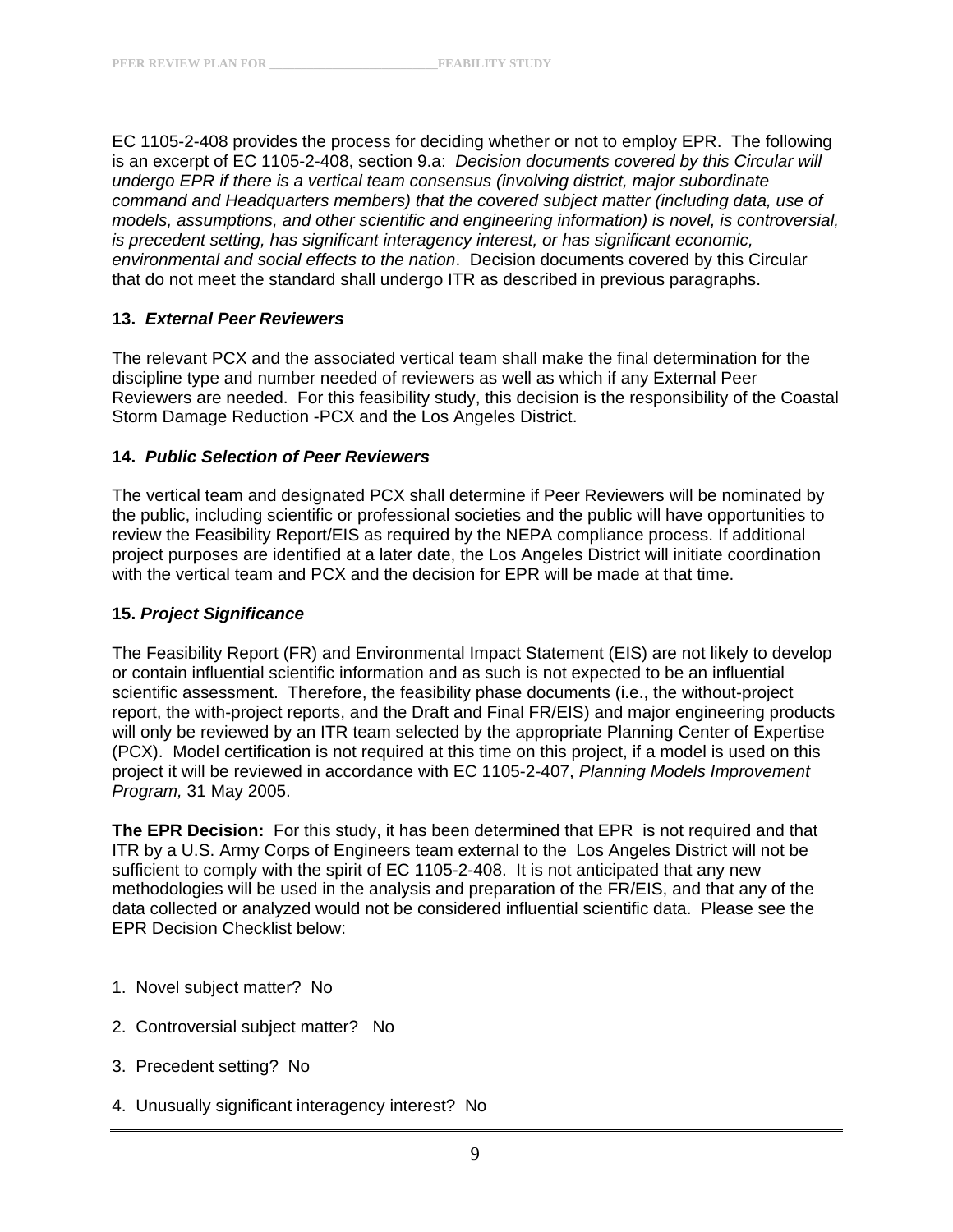- 5. Unusually significant economic, environmental, and social effects to the nation? No
- 6. Implementation costs (\$45,000,000) trigger EPR? No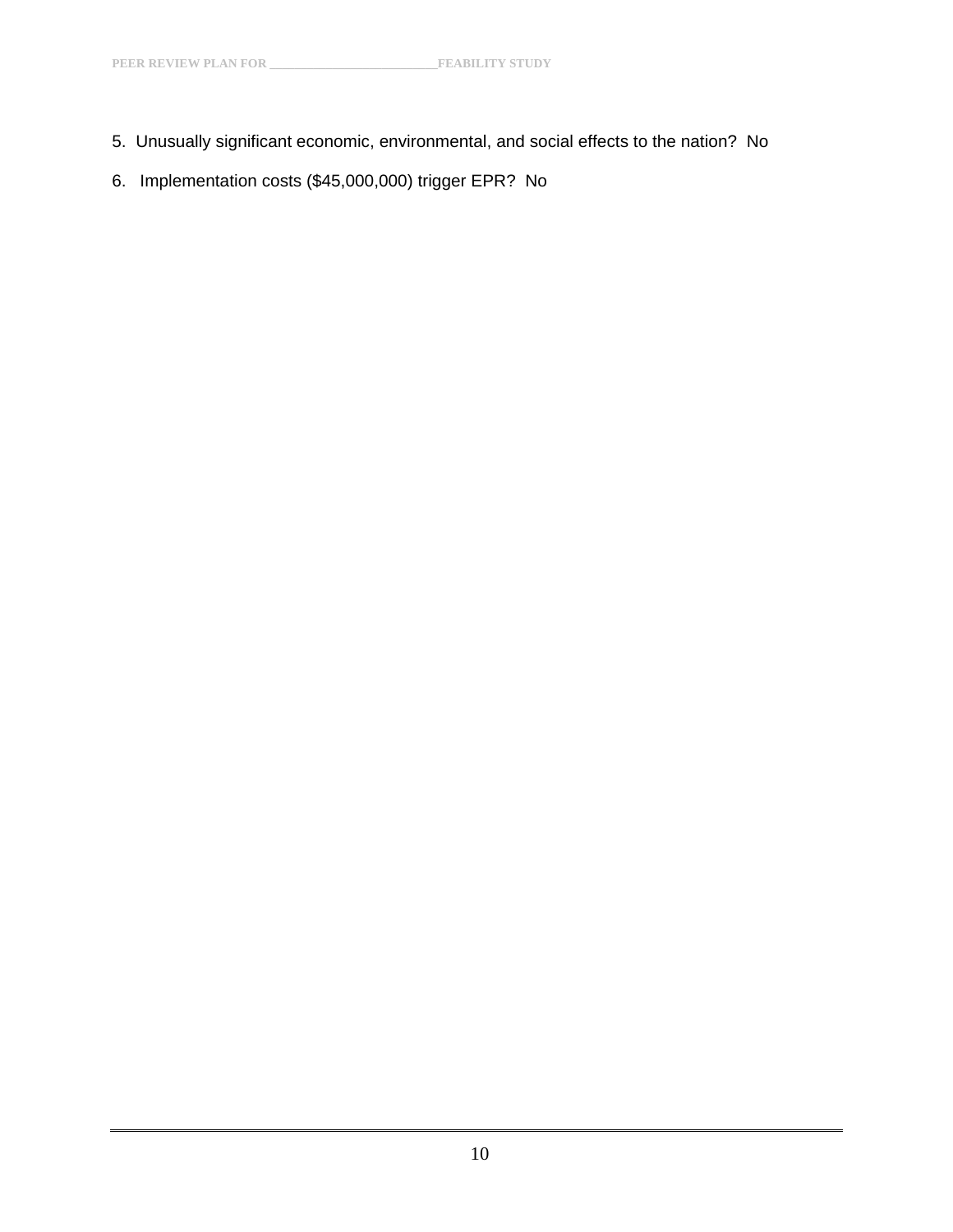

#### DEPARTMENT OF THE ARMY SOUTH PACIFIC DIVISION, U.S. ARMY CORPS OF ENGINEERS **1455 MARKET STREET** SAN FRANCISCO, CALIFORNIA 94103-1399

1 2 JUN 2009

**CESPD-PDC** 

MEMORANDUM FOR Commander, Los Angeles District, ATTN: CESPL-PD-WA, Mr. Eduardo Demesa

Subject: Los Angeles District Review Plan Approvals

1. The Review Plans submitted are in accordance with Engineering Circular (EC) 1105-2-410, Review of Decision Documents, dated 22 August 2008, and the South Pacific Division, Planning and Policy Division and Los Angeles District Support Team have reviewed the Review Plans that have been submitted. The South Pacific Division approves the following Review Plans:

a. Santa Cruz River (Tres Rios Del Norte), Pima County, Arizona, Ecosystem Restoration Feasibility Study. National Ecosystem Planning Center of Expertise (ECO-PCX), Mississippi Valley Division, has reviewed the Review Plan (RP) and concurs that the RP satisfies peer review policy requirements outlined in the above referenced EC. ECO-PCX concurs contingent on model certification of the Arizona Riverine Functional Assessment Tool will be required. b. Little Colorado River at Winslow, Navajo County, Arizona, Flood Risk Management Feasibility Study. The National Flood Risk Management Planning Center of Expertise (FRM-PCX), South Pacific Division, has reviewed the Review Plan (RP) and concurs that the RP satisfies peer review policy requirements outlined in the above referenced EC.

c. Agua Fria - Trilby Wash, Maricopa County, Arizona, Flood Risk Management And Ecosystem Restoration Feasibility Study. The National Flood Risk Management Planning Center of Expertise (FRM-PCX), South Pacific Division, has reviewed the Review Plan (RP) and concurs that the RP satisfies peer review policy requirements outlined in the above referenced EC.

d. Aliso Creek Mainstem, California, Ecosystem Restoration Feasibility Study. National Ecosystem Planning Center of Expertise (ECO-PCX), Mississippi Valley Division, has reviewed the Review Plan (RP) and concurs that the RP satisfies peer review policy requirements outlined in the above referenced EC. The ECO-PCX concurs contingent on model certification of the Combined Habitat Assessment Protocols (CHAP) will be required.

e. San Diego County, Califonria, Shoreline Protection (Oceanside) Feasibility Study. National Coastal Storm Damage Reduction (CSDR-PCX), North Atlantic Division, has review the Review Plan (RP) and concurs that the RP satisfies peer review policy requirements outlined in the above referenced EC. CSDR-PCX does recommend that additional funding be allocated to IEPR, as the budget in the RP would not be sufficient to address this peer review activity.